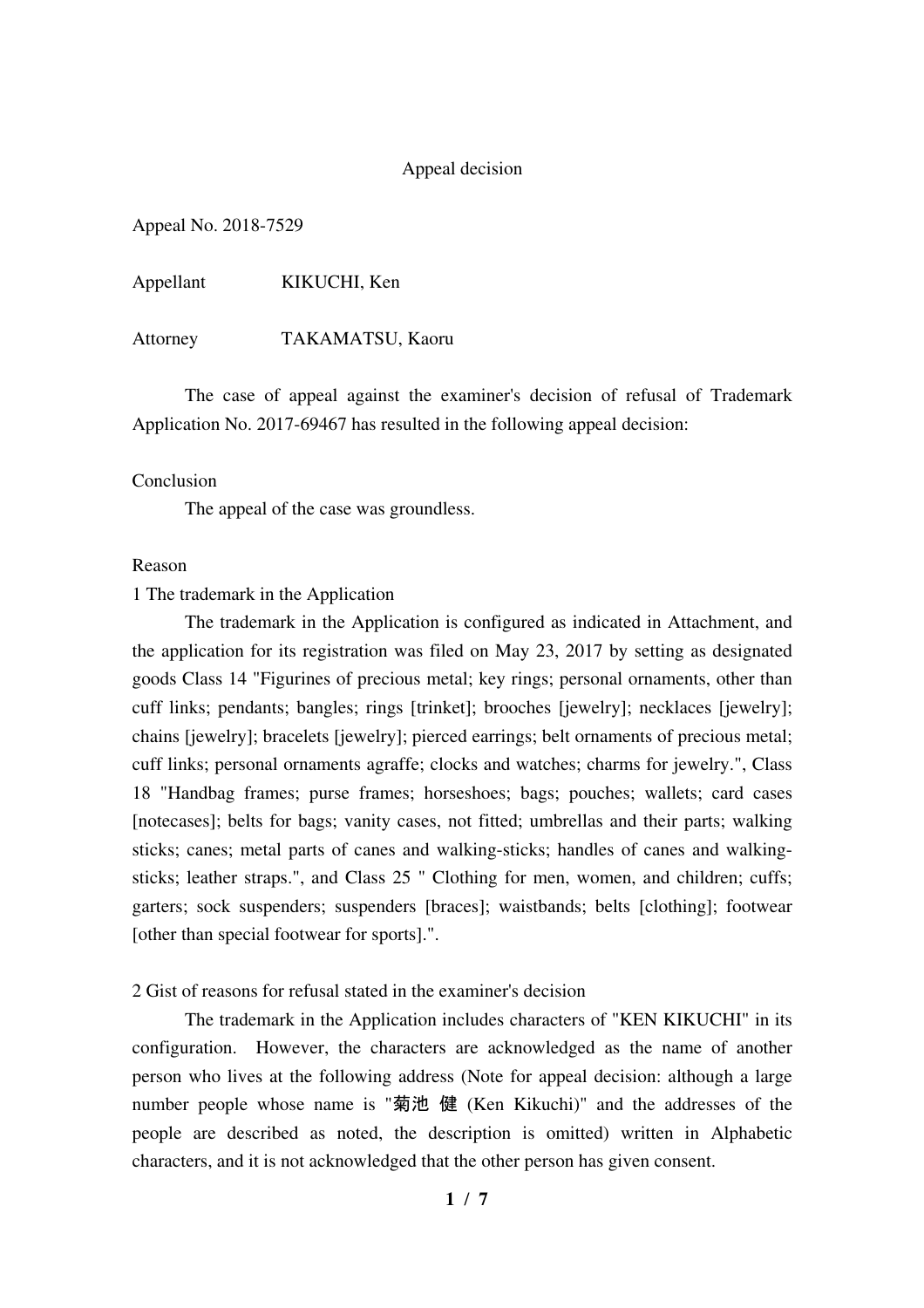Therefore, the trademark in the Application falls under Article 4(1)(viii) of the Trademark Act.

### 3 Judgment by the body

# (1) The object of Article 4(1)(viii) of the Trademark Act

The object of Article  $4(1)(viii)$  of the Trademark Act, which provides that a trademark that contains the portrait of another person, or the name, or famous abbreviated names, etc. of another person cannot be registered without an approval from the person concerned, is to protect the moral interests concerning the portrait, name, etc. of a person (including corporations; the same applies hereinafter) or to protect the person's interest that the person's name, etc. will not be used in a trademark without the person's approval (the determination 2003 (Gyo-Hi) 265 on June 8, 2004 by third petty bench of Supreme Court, the determination 2004 (Gyo-Hi) 343 on July 22, 2005 by second petty bench of Supreme Court). Therefore, it is considered that registering another person's name as a trademark without an approval from said person would cause damage to the moral interests of the person who has said name (the determination 2016 (Gyo-Ke) 10065 on August 10, 2016 by Intellectual Property High Court).

(2) Applicability of Article 4(1)(viii) of the Trademark Act

 As indicated in Attachment, the trademark in the Application consists of outlined Alphabetic characters of "KENKIKUCHI" in a figure of a black silhouette of a spread eagle or hawk.

 The character portion of "KENKIKUCHI" does not have a space, indicating a separation, in the middle. However, a line of the head character "K" extending obliquely downward to the right side extends along the lower portion of the second and third characters "EN", and on the other hand, the horizontal line extending from the end of the final character "I" extends along the lower portion of the fourth to ninth characters "KIKUCH". Therefore, the character portion has an appearance such that the character portion of "KEN" and the character portion of "KIKUCHI" are understood and recognized as being visually divided. The character portion of "KEN" in the first half gives rise to the pronunciation of " $\forall \rangle$  (Ken)", and the character portion of "KIKUCHI" in the latter half gives rise to the pronunciation of "キクチ (Kikuchi)". The entire character portion gives rise to the pronunciation of "ケン・キクチ (Ken Kikuchi)".

 Incidentally, in Japan, there are many cases where a name is written in Alphabetic characters; for example, the name of the same person is written in Alphabetic characters in passports, credit cards, or the like. In addition, in a case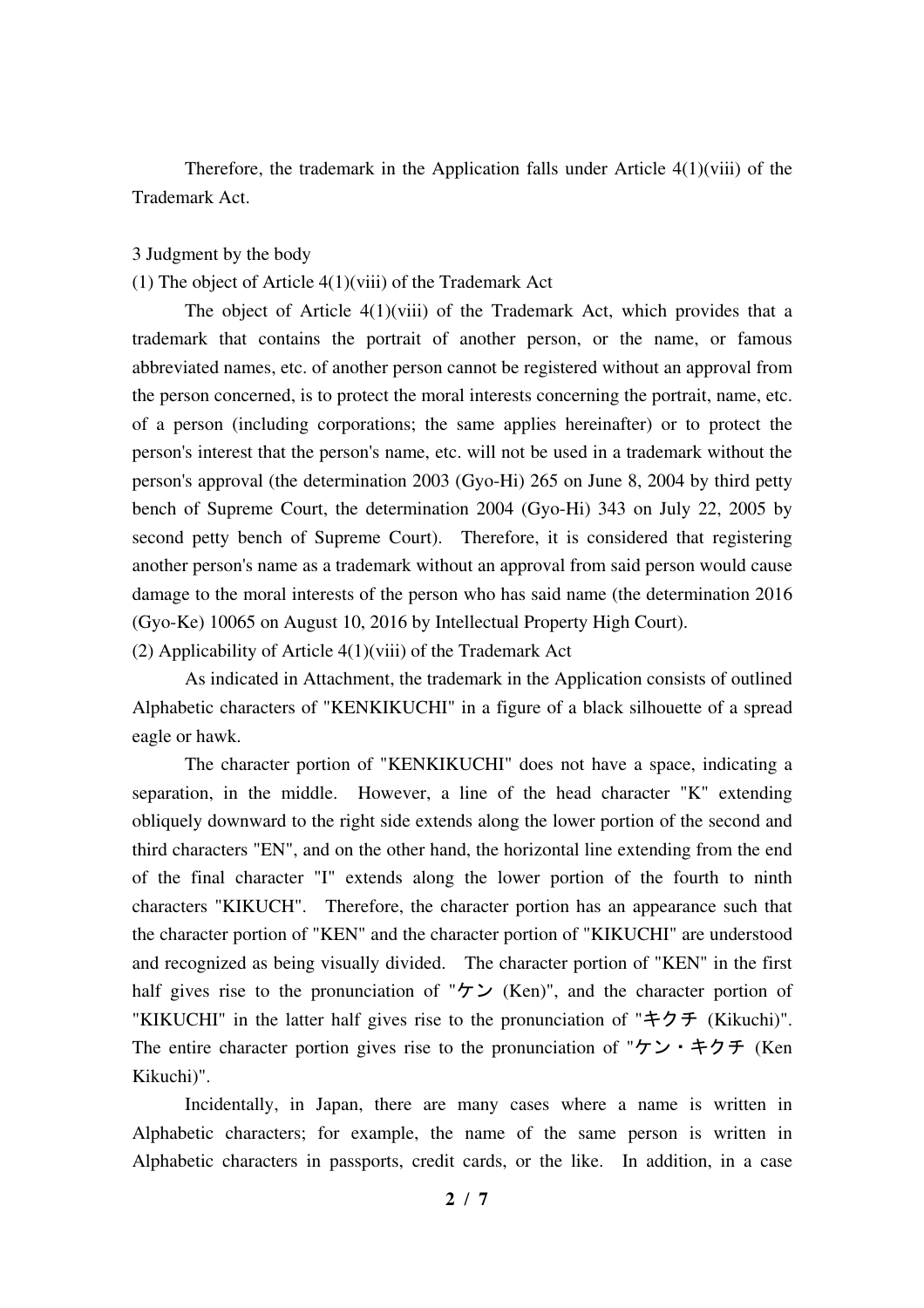where the name is written in English, "first name" and "family name" are typically written in this order, and there are many cases where "first name" and "family name" are written in this order on credit cards or the like. It can be said that "first name" and "family name" are written in this order in society in general in a case where the name is written in Alphabetic characters.

 Then, it is reasonable to determine that traders and consumers coming into contact with the trademark in the Application that has the above configuration easily recognize that, in the character portion of "KENKIKUCHI" in the configuration, the name read as "キクチ (Kikuchi) (family name) ケン (Ken) (first name)" is written in the order of "first name" and "family name".

Then, in consideration of the persons having the name "菊池 健 (Kikuchi Ken)" read as "キクチ・ケン (Kikuchi Ken)" being written in "Hello Page (NTT white pages)" of each region at least as indicated by A to I below as described in the original examination, it can be estimated and recognized that all of these persons have existed from the time of the application of the trademark in the Application and up to the present.

 A "菊池 健 (Kikuchi Ken)" who lives in Otaru City in Hokkaido is listed in then December 2016 edition (information as of August 24, 2016 is posted) and the December 2018 edition (information as of August 16, 2018 is posted) of "Hello Page (Otaru City edition)".

 B "菊池 健 (Kikuchi Ken)" who lives in Rumoi City in Hokkaido is listed in the May 2016 edition (information as of January 28, 2016 is posted) and the May 2018 edition (information as of January 23, 2018 is posted) of "Hello Page (Rumoi region edition)".

 C "菊池 健 (Kikuchi Ken)" who lives in Yurihonjo City in Akita is listed in the September 2016 edition (information as of June 13, 2016 is posted) and the September 2018 edition (information as of June 11, 2018 is posted) of "Hello Page (Akita, Yurihonjo, and Nikaho region edition)".

 D "菊池 健 (Kikuchi Ken)" who lives in Rokkasho village, Kamikita district in Aomori is listed in the June 2016 edition (information as of March 10, 2016 is posted) and the June 2018 edition (information as of March 8, 2018 is posted) of "Hello Page (Aomori, Aomori, Sotogahama, and Noheji region edition)".

 E "菊池 健 (Kikuchi Ken)" who lives in Owani town, Minamitsugaru district in Aomori is listed in the June 2016 edition (information as of March 10, 2016 is posted) and the June 2018 edition (information as of March 8, 2018 is posted) of "Hello Page (Aomori, Hirosaki, and Kuroishi region edition)".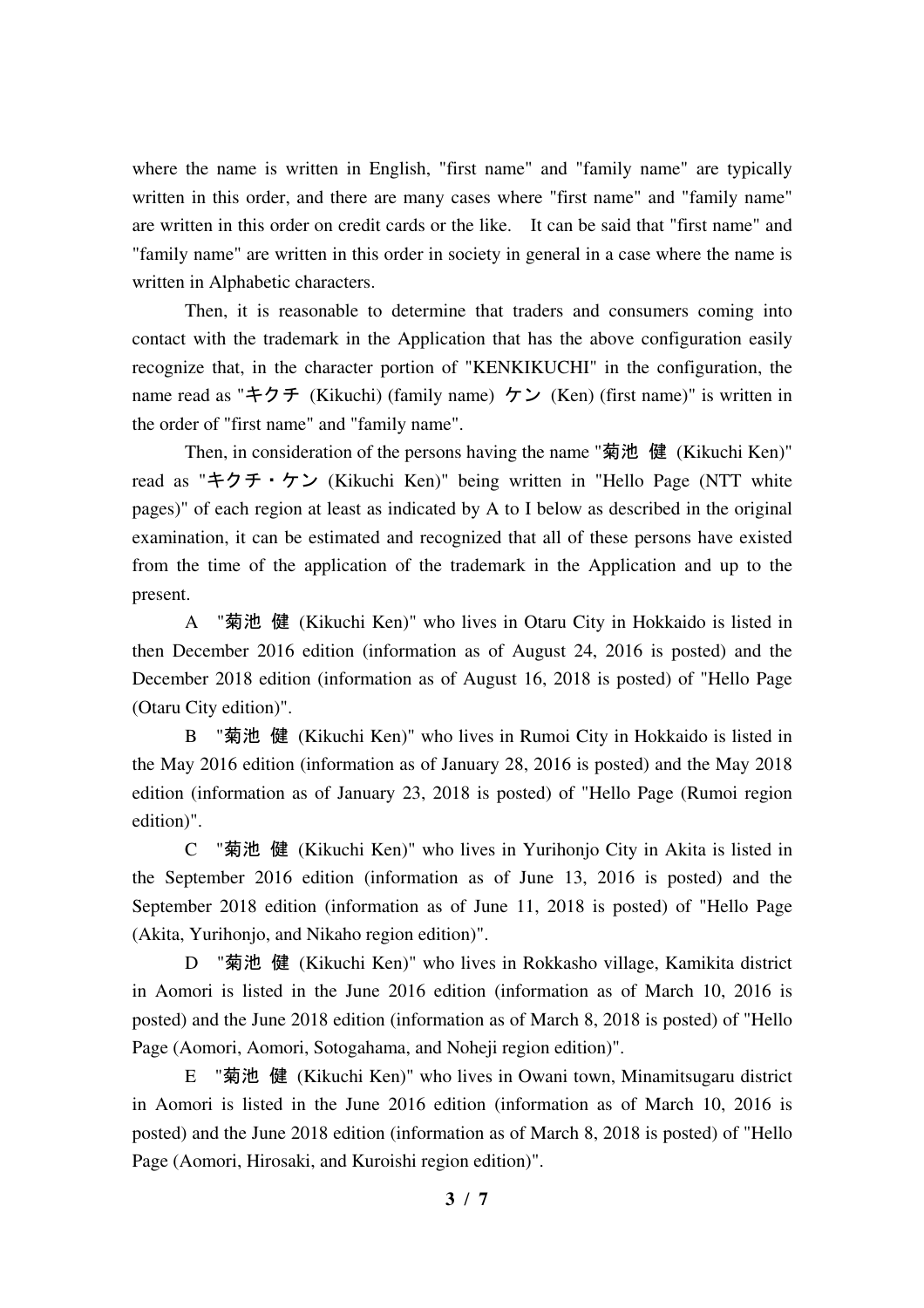F "菊池 健 (Kikuchi Ken)" who lives in Kamaishi City in Iwate is listed in the January 2016 edition (information as of October 8, 2015 is posted) and the January 2019 edition (information as of October 10, 2018 is posted) of "Hello Page (Iwate, Kamaishi, and Tono region edition)".

 G "菊池 健 (Kikuchi Ken)" who lives in Matsushima town, Miyagi district in Miyagi is listed in the October 2016 edition (information as of July 7, 2016 is posted) and the October 2018 edition (information as of July 9, 2018 is posted) of "Hello Page (Miyagi, center (Shiogama, Tagajo, Tomiya, Kurokawa district, and Miyagi district) edition)".

 H "菊池 健 (Kikuchi Ken)" who lives in Uwajima City in Ehime is listed in the July 2016 edition (information as of April 1, 2016 is posted) and the July 2018 edition (information as of April 2, 2018 is posted) of "Hello Page (Ehime, Uwajima, and Kitauwa region edition)".

 I "菊池 健 (Kikuchi Ken)" who lives in Yawatahama City in Ehime is listed in the July 2016 edition (information as of April 1, 2016 is posted) and the July 2018 edition (information as of April 2, 2018 is posted) of "Hello Page (Ehime, Hassei region edition)".

 In addition, it is acknowledged that the Appellant and the above persons are different from each other. Therefore, it should be said that the trademark in the Application includes another person's name in the configuration, and at least, it is not acknowledged that the trademark in the application is approved by the other person.

 Accordingly, the trademark in the Application falls under Article 4(1)(viii) of the Trademark Act.

# (3) Appellant's allegation

 The Appellant alleges that (A) the family name and the first name cannot be distinguished from each other because the Alphabetic characters of "KENKIKUCHI" in the trademark in the Application do not have a space between the family name and the first name, and since consumers coming into contact with the Alphabetic characters of "KENKIKUCHI" in the configuration of the trademark in the Application recall the designer "菊池健 (Kikuchi Ken)" and his products, the characters have a meaning as a kind of a coined word, and accordingly, it cannot be said that the Alphabetic characters of "KENKIKUCHI" do not describe the "name", (B) since whether or not to fall under the "name" in Article 4(1)(viii) of the Trademark Act should be comprehensively determined from the viewpoint of whether or not the description is sufficient for making a specific person be recognized or whether or not the trademark in the Application has certain publicity as a brand, even if the Alphabetic characters of "KENKIKUCHI" in the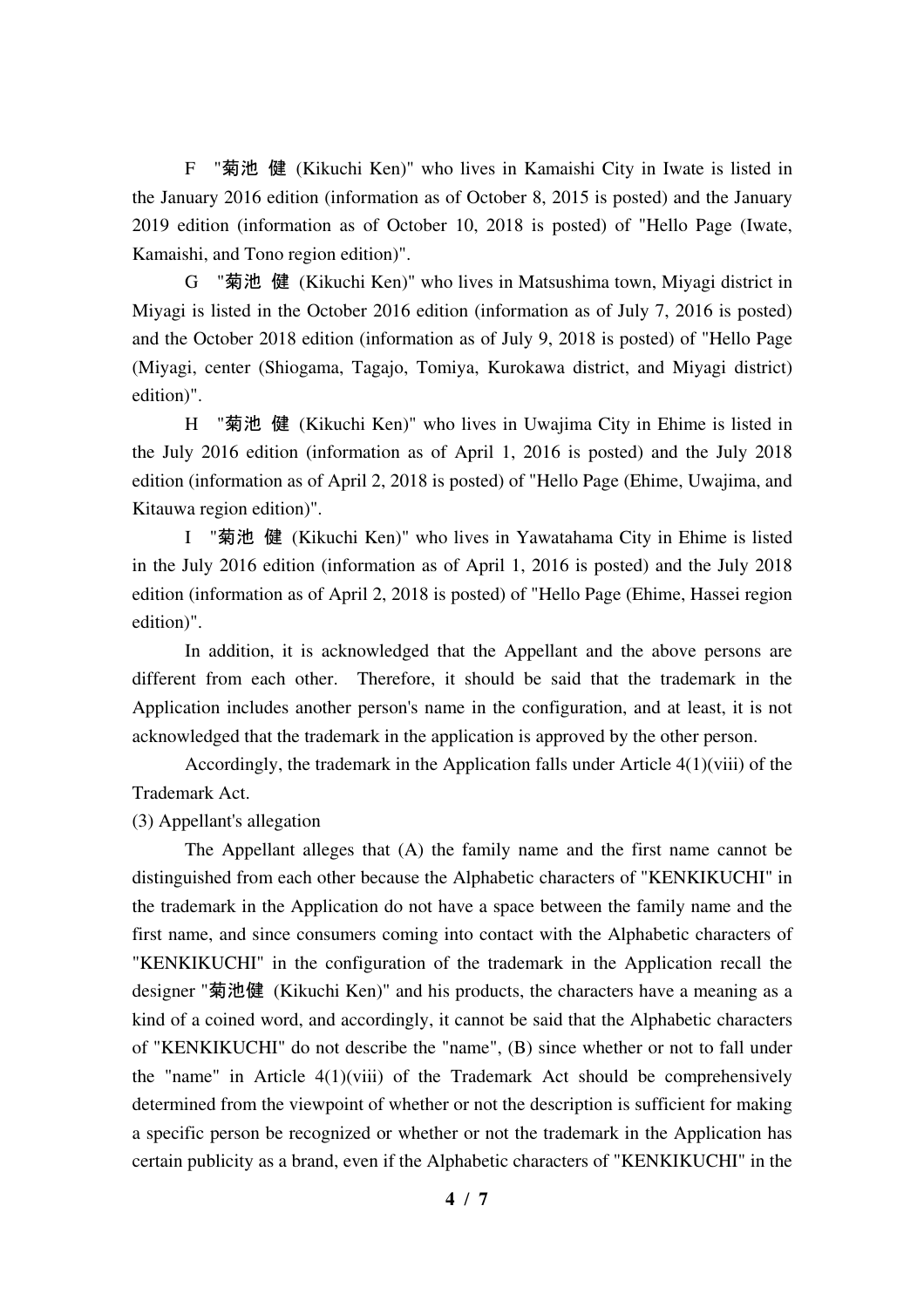configuration of the trademark in the Application are understood as a name, whether or not "KENKIKUCHI" is "菊地 健 (Kikuchi Ken)" or "菊池 健(Kikuchi Ken)" cannot be specified and the identity of the specific person cannot be recognized, and accordingly, the Alphabetic characters do not fall under the "name", and it is excessive that a third party having no connection with the trademark or the product or a nameless third party be protected by Article  $4(1)(viii)$  of the Trademark Act, and (C) the trademark in the Application should be handled as in the examination and appeal decision examples, and mentions that the trademark in the Application does not fall under Article 4(1)(viii) of the Trademark Act.

 However, regarding (A), as described in (2) above, it is reasonable to determine that traders and consumers coming into contact with the trademark in the Application easily recognize that, in the character portion of "KENKIKUCHI" in the configuration, the name read as "キクチ・ケン (Kikuchi Ken)" is written in Alphabetic characters and in the order of "first name" and "family name".

 Regarding (B), the name is written in Alphabetic characters in the order of "first name" and "family name" in society in general in Japan. Even if there are a plurality of kinds of Chinese characters or the like corresponding to the Alphabetic characters of the name, in a case where the names that are read in the same way are written in Alphabetic characters, the names should be written by using the same Alphabetic characters. Unlike pseudonyms, stage names, or pen names, there is no space to arbitrarily select the characters. Moreover, the Alphabetic characters of the name are related to a name of a specific person, and a person coming in to contact with the Alphabetic characters recognizes a person who has the name read in the same way. Furthermore, the person who has the name read in the same way recognizes the Alphabetic characters as the person's own name. Then, even if the name is written in Alphabetic characters, when another person chooses and uses the name as the trademark, it should be said that the choice and the use violate the personal benefit of the person having the name written in Alphabetic characters. According to the object of Article  $4(1)($ viii) of the Trademark Act, which is the protection of the personal benefit, it should be said that the name written in Alphabetic characters falls under the "name" in the same Article.

 Then, regarding the trademark in the Application, as described in (2) above, it is reasonable to determine that traders and consumers coming into contact with the trademark in the Application easily recognize that, in the character portion of "KENKIKUCHI" in the configuration, the name read as "キクチ・ケン (Kikuchi) Ken)" is written in the order of "first name" and "family name" in Alphabetic characters.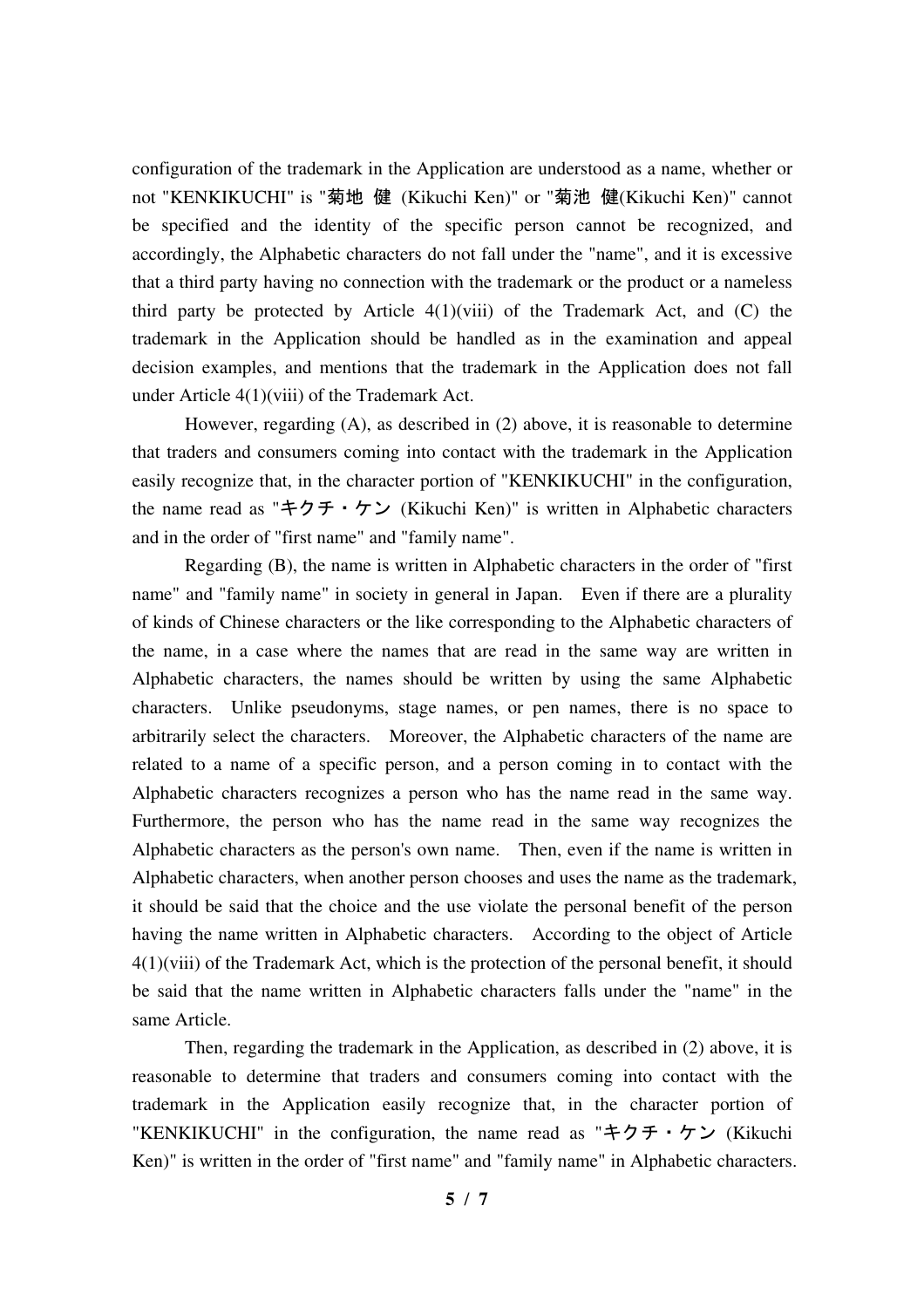In addition, it is acknowledged that the Appellant and the above person are different from each other. Therefore, it should be said that the trademark in the Application includes another person's name in its configuration, and at least, it is not acknowledged that the trademark in the Application is approved by the other person.

 Note that, according to that it is determined that "a trademark containing the name of another person cannot be registered as a trademark, except those the registration of which has been approved by the person concerned, and there is no need to consider matters such as whether or not the applicant's business and the other person's business are in competition, or which of the applicant's trademark and the other person's trademark is more famous or well-known." (determination 2008 (Gyo-Ke) 10309 on February 26, 2009 by Intellectual Property High Court), and it should be interpreted that it is not necessary to consider the publicity of the trademark in the Application and the relation with the designated goods in the determination on the applicability of Article 4(1)(viii) of the Trademark Act.

 Regarding (C), the examination and appeal decision examples indicated by the Appellant have a different form of the trademark and are related to cases different from this case, and a specific case should be determined without being bound by the determinations made in the past. Therefore, the above examples do not affect the determination.

Therefore, the Appellant's allegations cannot be accepted.

(4) Closing

 As described above, the trademark in the Application is a trademark including another person's name in its configuration, and it is not acknowledged that the trademark in the Application is approved by the other person. Therefore, the trademark in the Application falls under Article 4(1)(viii) of the Trademark Act and cannot be registered.

Therefore, the appeal decision shall be made as described in the conclusion.

January 30, 2019

Chief administrative judge: HAYAKAWA, Fumihiro Administrative judge: TAMURA, Masaaki Administrative judge: SYOJI, Miwa